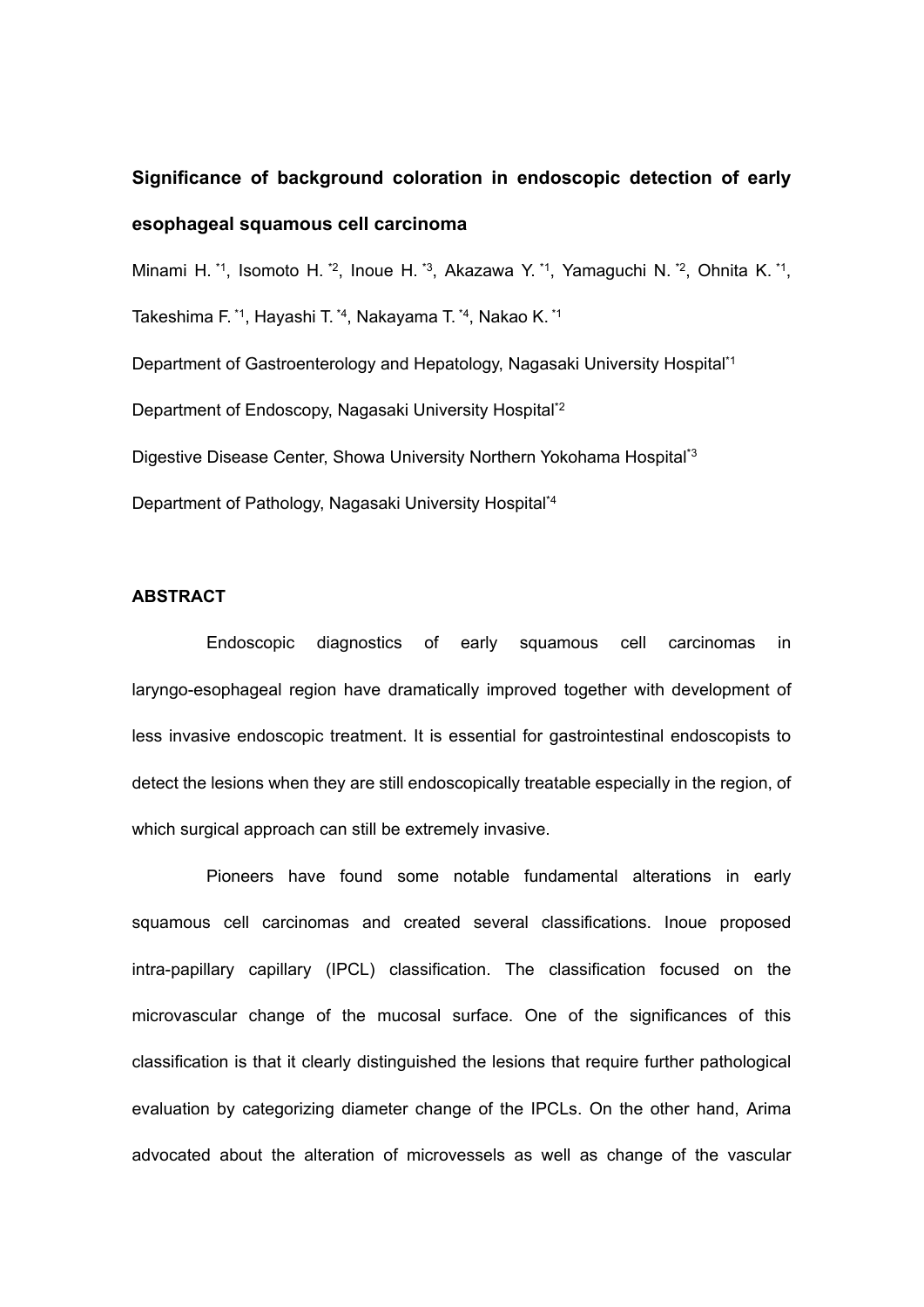arrangement in the area. Most recently, Japan Esophageal Society constructed the new classification uniting these two exemplary classifications as "Japanese Classification of Magnifying Endoscopy for Early Squamous Cell Carcinoma". This classification was intended to be simple and easily applicable in general clinical practice.

Brownish color change between the IPCLs has reported to be one of the useful findings in distinguishing early squamous cell carcinoma from benign changes such as inflammatory change and low grade intraepithelial neoplasia (LGIN). Nevertheless, exact cause of this phenomenon remains unclear. We recently examined the association of color change with hemoglobin (Hb) in the cancer tissue, since NBI exclusively detects the wavelength of Hb in superficial vessels in the gastrointestinal tract. Present review article also describes our examination on the distinct finding in esophageal cancer, namely, "background coloration; BC"

**Key words**; background coloration, esophageal cancer, squamous cell carcinoma, NBI, Image enhanced endoscopy, magnifying endoscopy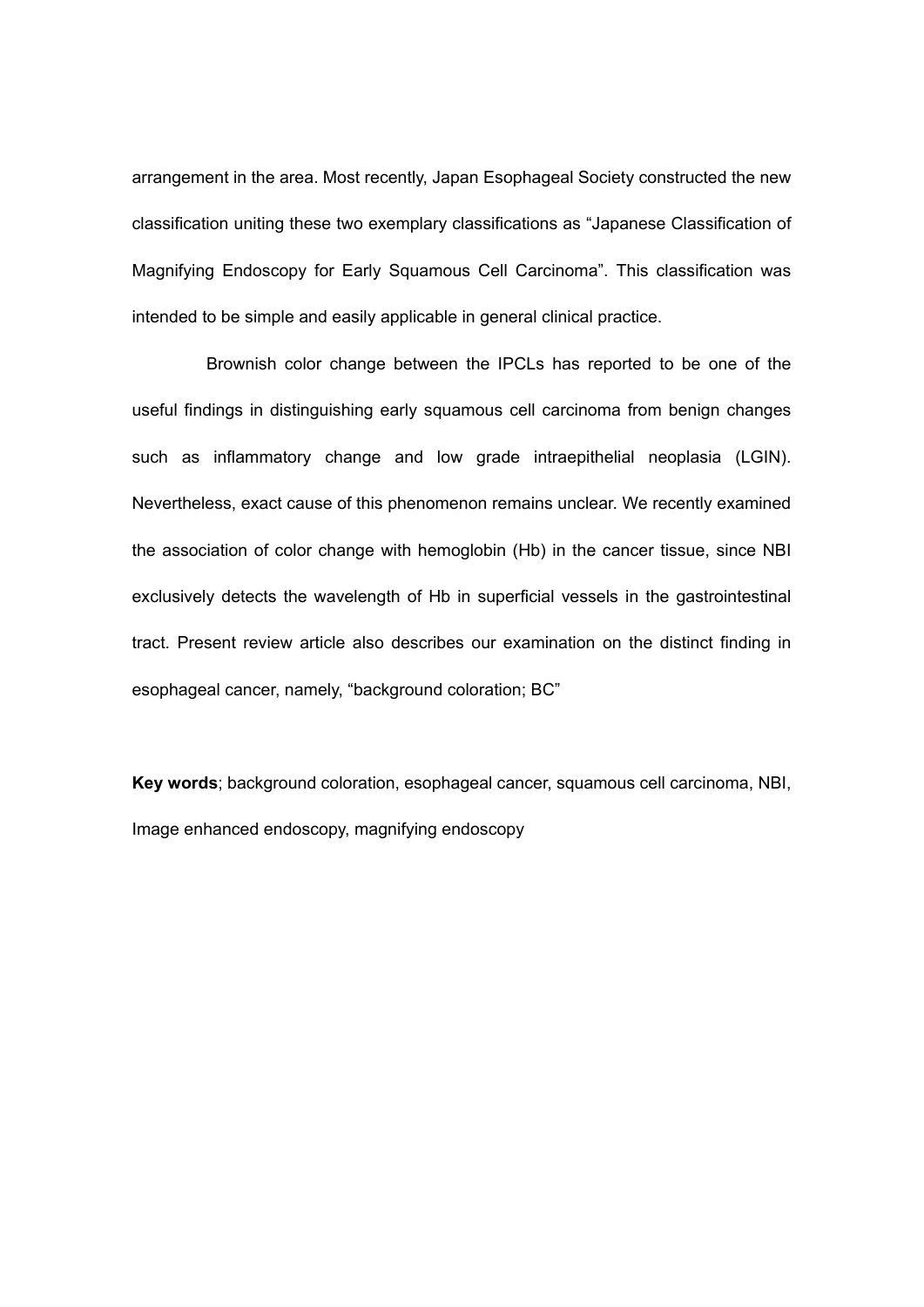### **INTRODUCTION**

In Japan, squamous cell carcinoma (SCC) accounts for more than 95% of esophageal cancer. Although incidence of reflux esophagitis has increased, frequency of esophageal adenocarcinoma has remained immutable, accounting for only about 4% of esophageal cancer [1]. The prognosis of esophageal SCC that are found in the late stages remain exceedingly poor because of the aggressive nature of the tumor [2]. Proportion of superficial carcinomas among esophageal malignancies in the last 10 years has been approximately 30-35% (Japan Esophageal Society. Comprehensive registry of esophageal cancer in Japan. Available at http://esophagus.jp Last accessed 18 April 2007). Although early detection results in better prognosis, it is challenging to detect flat lesions with slight color change. However, it is exceedingly difficult to find the flat lesions with slight color change using conventional white light image endoscope, which can be treated using endoscopic mucosal resection (EMR) and endoscopic submucosal dissection (ESD) techniques.

Chromoendoscopy using iodine has been one of the most reliable diagnostic tools in detecting early SCC of the esophagus [3, 4]. It has been effectively utilized not only in detecting but also determining the local extent of the tumor. However, iodine spraying often induces unpleasant side effects such as chest discomfort, cough, and severe allergic reaction due to its high stimulation. Another issue to be mentioned is that detection of the early lesions can be complicated by surrounding severely inflamed mucosa resulted from patients' habit of drinking and smoking. Therefore, development of new technologies, which allows us to obtain diagnostic information without harming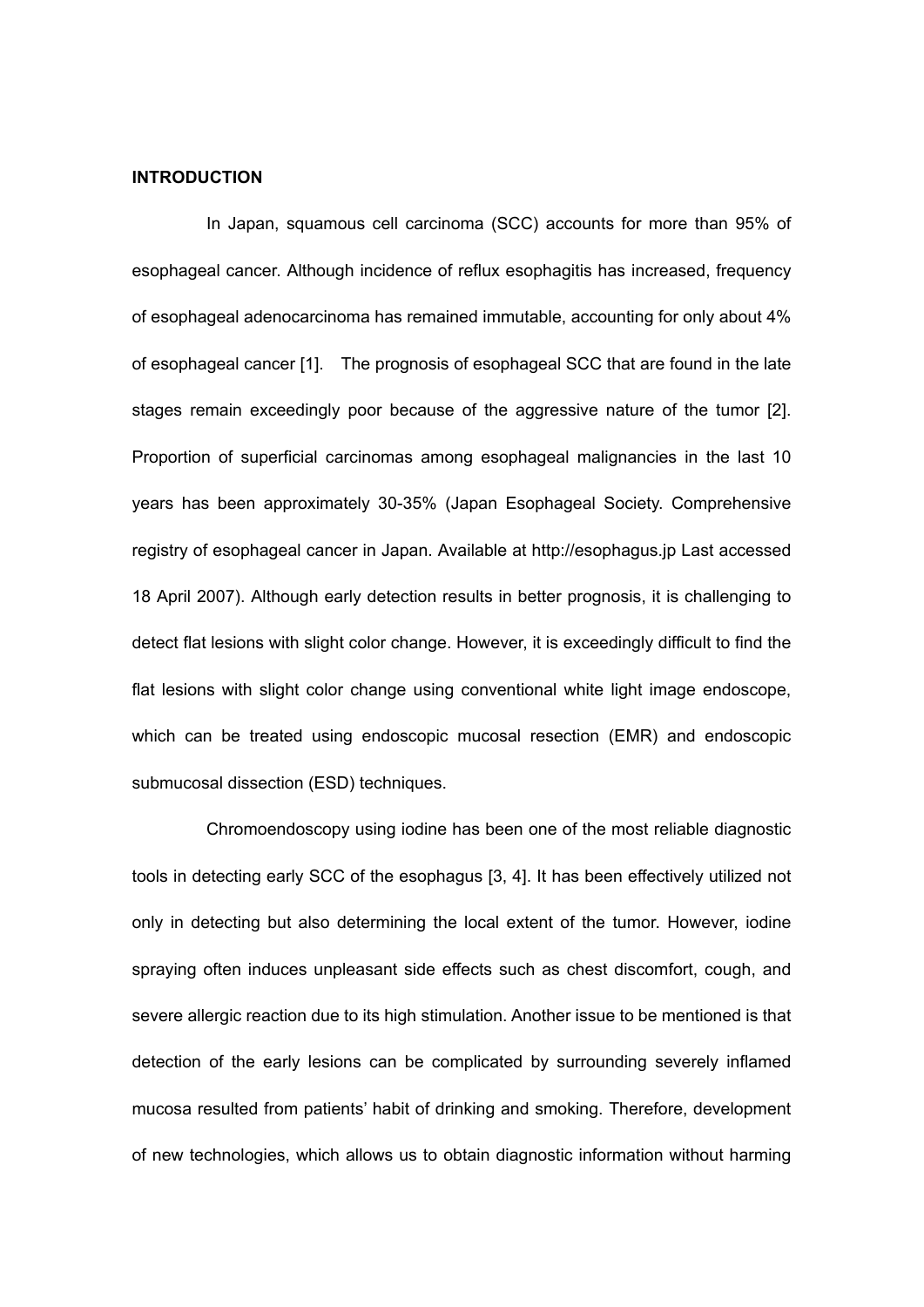patients, has been awaited. Recently, significant advancement has been made in the field of image enhanced endoscopy (IEE) such as magnifying endoscopy (ME), narrow band imaging (NBI), and Fuji Intelligent Chromo Endoscopy (FICE). These newly developed modalities enable us to obtain detailed information of gastrointestinal tract leading to more reliable evaluation that is consistent with pathological diagnosis.

Historically, several useful classifications, such as Inoue's intra-papillary capillary loop (IPCL) classification [5, 6] and Arima's microvascular patterns classification [7], have been proposed in Japan for diagnosis and evaluation of squamous cell carcinoma. However, these two major classifications have been thought to have some difficulties because of their complexity. Thus, Japan Esophageal Society decided to merge these two classifications into a simpler category that can easily be used in the general clinical practice. They introduced the Japanese Classification of Magnifying Endoscopy for Early Squamous Cell Carcinoma as comprehensive classification of superficial esophageal SCC [8]. Currently, new findings in addition to vascular structure, such as brownish color change of the epithelia between each IPCL, have been introduced in the esophageal diagnostics.

In this review article, we specifically focus on the endoscopic diagnosis of esophageal SCC.

### **LUGOL CHROMOENDOSCOPY**

Ability to detect early squamous neoplasia of the esophagus can be improved considerably by iodine staining during endoscopic examination, especially for high-risk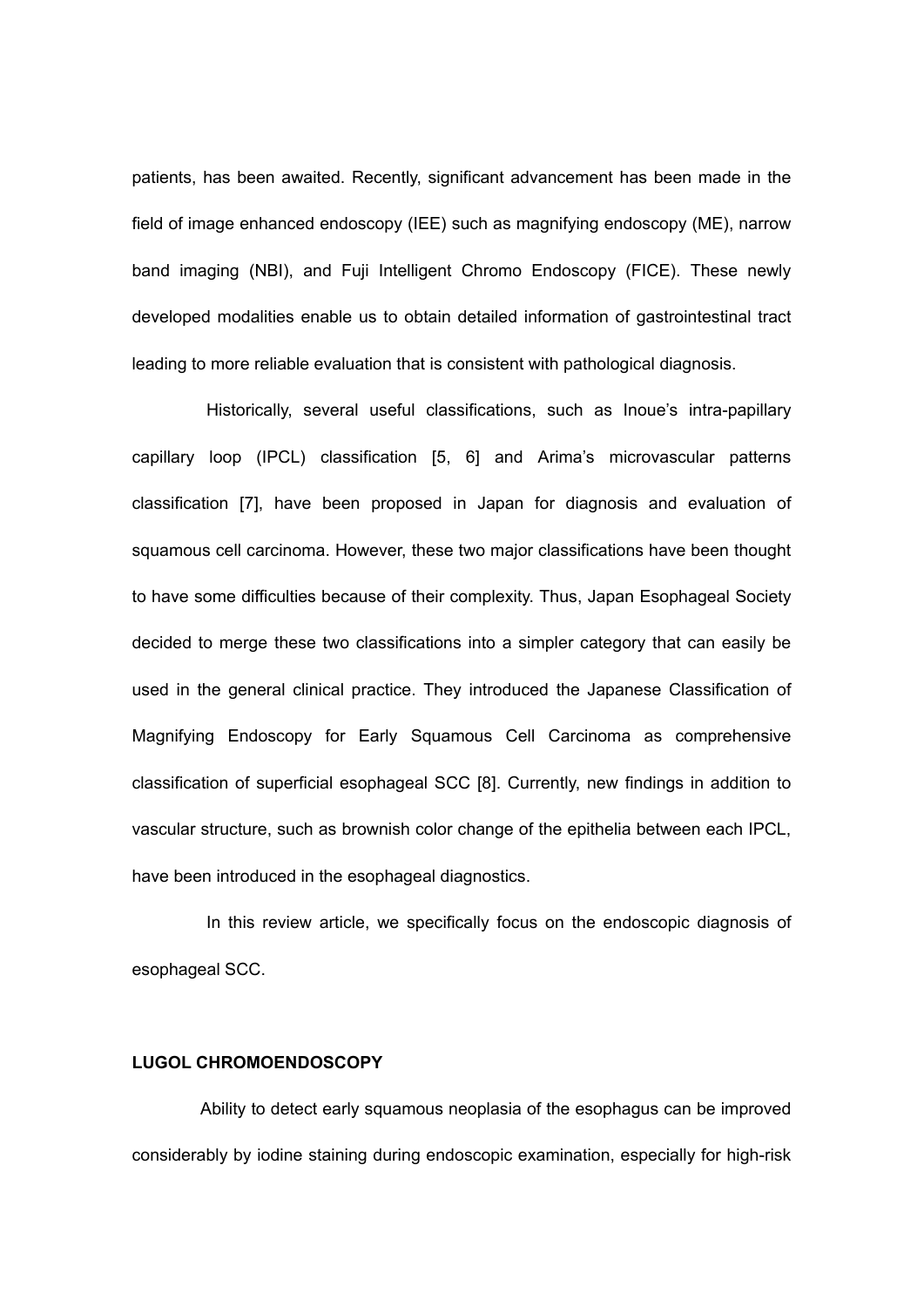population such as over 50 year-old male with a history of alcohol and tobaccos abuse. Iodine unstained areas are usually indicate eithers inflammatory change, low-grade intraepithelial neoplasia (LGIN), high-grade intraepithelial neoplasia (HGIN), or invasive squamous cell carcinoma. Mori et al. analyzed the relationship between Lugol voiding area and histological feature [9]. Their study demonstrated that the staining intensity reflected well the thickness of the glycogen-containing cell layer in the lesion. Furthermore, sharpness of the margin after staining predicted whether the conversion from glycogen containing mucosa to non-containing cell layers were abrupt or gradually changed.

### **Pink-Color sign / Metallic-silver sign**

Pink color sign (PCS) was first mentioned by Ohmori et al. as one of the useful findings for detecting of the early esophageal neoplasms among multiple Lugol voiding areas in the inflamed esophagus [10]. Shimizu et al. reported that HGIN could be identified as iodine-unstained areas that are more distinct and reddish than LGIN when the brown color of iodine solution in normal region has faded after the staining, because there is almost no remaining glycogen-containing epithelium in HGIN [3]. Recognition of PCS in the Lugol voiding area suggests the existence of carcinoma. With NBI, PCS is strongly emphasized and observed as shiny silver color change, which we call "metallic silver sign (MSS)".

### **INTRAPAPILLARY CAPILLARY LOOP (IPCL) CLASSIFICATION**

Intrapapillary capillary loop (IPCL) in esophagus is usually observed as brown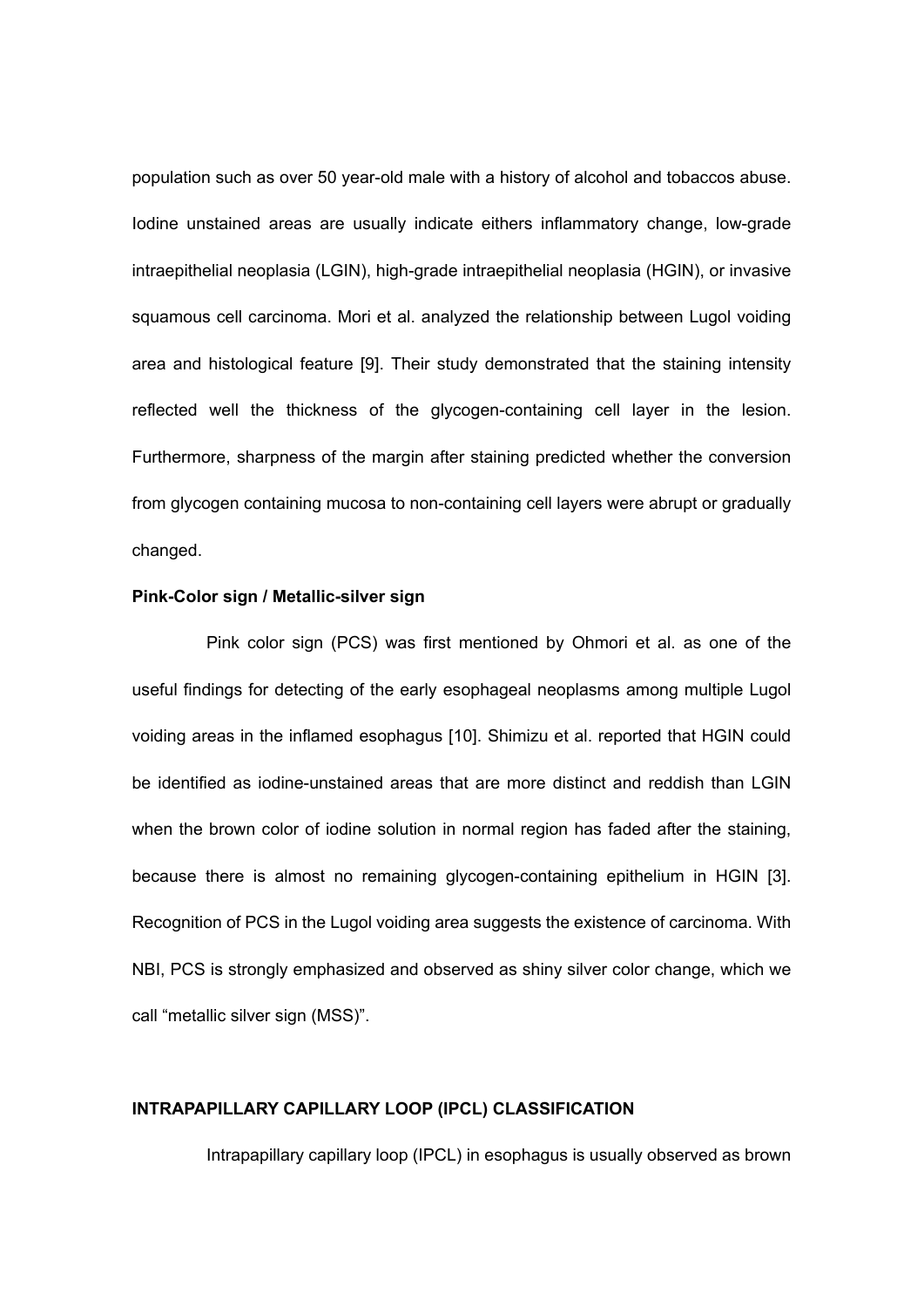dots under NBI observation. IPCL appears in the plane closely above the musclaris mucosae branched from the obliquely running vessels, which is observed as green vessels [11]. Inoue et al categorized the surface microvasculature of the esophagus into five groups according to the irregularity of shape and degree of each IPCL's dilation [5]. Type I represents normal or minimal change of IPCL. Type I and II usually lack clear boundary, corresponding to benign pathology including inflammatory change and LGIN. Type III is defined as IPCL with minimal change of caliber, which usually has clear boundary with background mucosa. Type III is thought to be borderline lesions including LGIN. In contrast, irregularly dilated IPCL with clear area formation is called IPCL type V, which corresponds to malignant pathology including HGIN with high probability. Type IV is the IPCL change in between type III and V. Type IV indicates benign change such as LGIN with the probability of approximately 50%. Therefore, the lesions that are categorized into type IV require consideration for removal, which enables further pathological evaluation. Type V is equivalent to definite malignant pathology including HGIN, which basically requires treatment including EMR and ESD. This classification simply offers the information of whether the pathological confirmation should be performed by differentiating type III and IV. Recently, Kaga et al. evaluated the detailed vascular structure pathologically and concluded that differences in vessels between IPCL type III and IV are highlighted by two factors; increased vessel caliber and prolongation of IPCLs toward the surface [12].

### **MICROVASCULAR PATTERNS OF SUPERFICIAL ESOPHAGEAL CANCERS BY**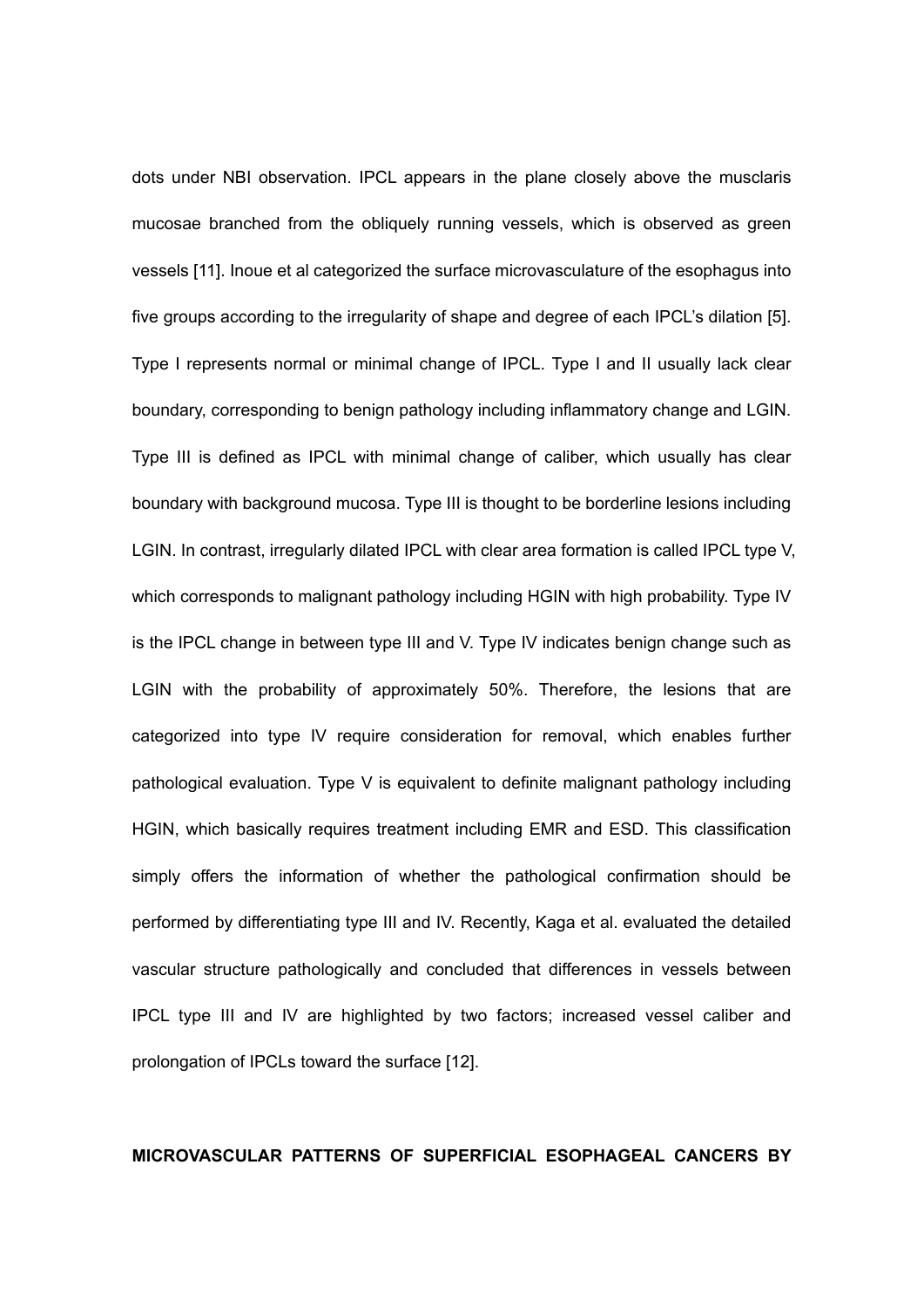### **MAGNIFYING ENDOSCOPY**

Arima et al classified the microvascular pattern into 4 categories according to the shape and irregularity of the surface microvessels[7]. Type 1 is characterized by thin, linear capillaries in the subepithelial papilla and was generally seen in normal mucosa. Type 2 is characterized by distended, dilated vessels, and the shape of capillaries in the subepithelial papilla was preserved. Type 2 is generally seen in inflammatory lesions. Type 3 is characterized by spiral vessels with an irregular caliber and crushed vessels with red spots, and the arrangement of the vessels was irregular. Type 3 is generally seen in T1a-EP or T1a-LPM cancers. Type 4 has 4 subcategories including multiple layered, irregularly branched, reticular, and avascular area (AVA). Type 4 is generally seen in cancers with T1a-MM or deeper invasion. AVAs and stretched type 4 vessels are seen in cancers with downward growth. They further subcategorized AVAs into 3 groups according to the size and reported that the size of AVAs was closely related to the depth of tumor invasion.

# **JAPANESE CLASSIFICATION OF MAGNIFYING ENDOSCOPY FOR EARLY SQUAMOUS CELL CARCINOMA (JAPAN ESOPHAGEAL SOCIETY) [8]**

However, those two major classifications mentioned above have been thought to be somewhat complicated for global use. Therefore, Japan esophageal society decided to create a new simplified classification. The new classification is composed of two major criterias. One is shape and width of vessels and the other is size of AVA. The vessels observed by magnified endoscopy were classified into two groups, Type A and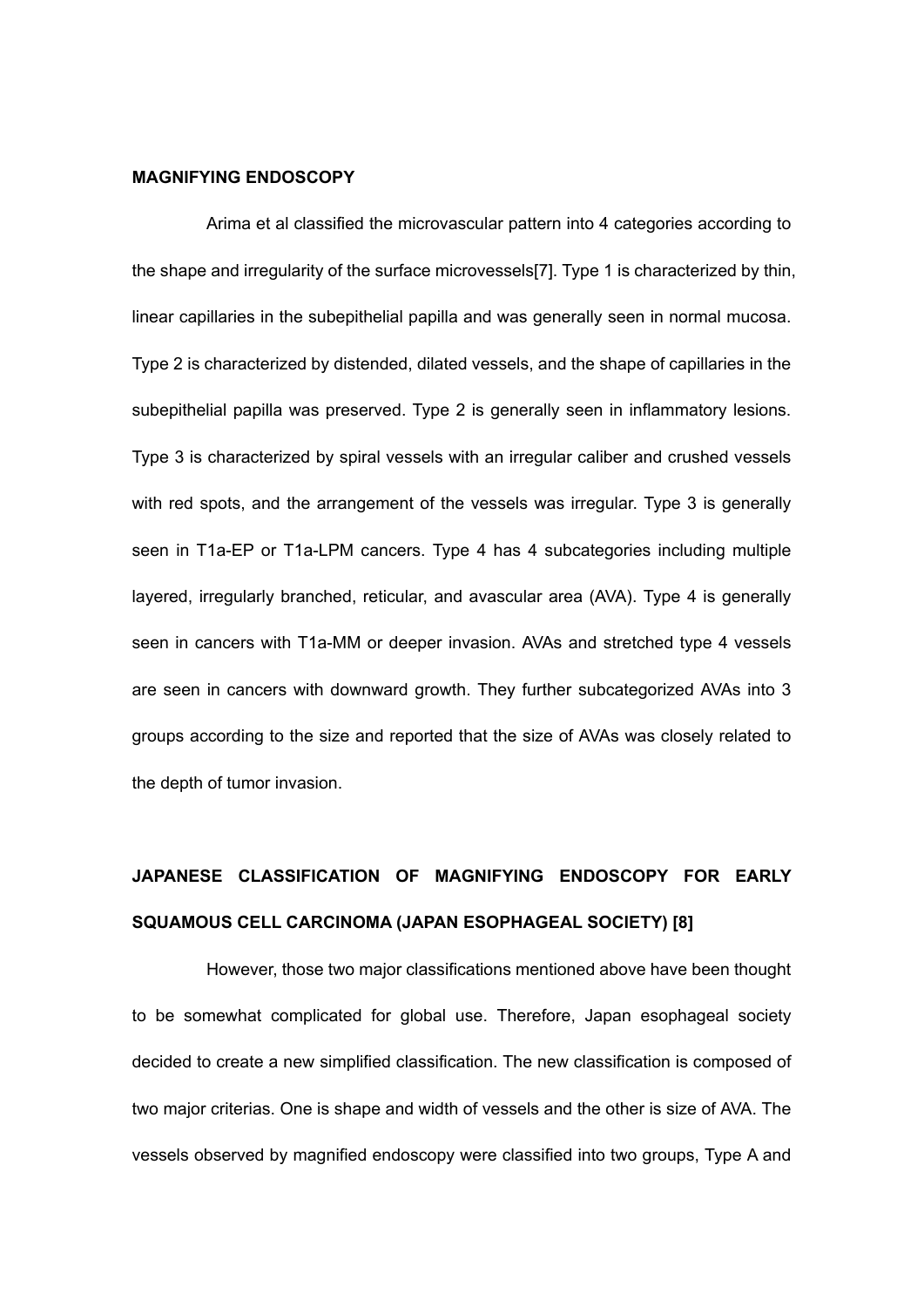B.

Type A is the vessels with mild or no atypia of IPCL. Type B is IPCL with atypia including dilatation, meandering, caliber change, and uneven form in each vessel. A lesion with type A strongly suggests intraepithelial neoplasia (IN), whereas type B indicates SCC. Type B was subclassified into 3 groups, and the invasion depth of B1, B2 and B3 was consistent with T1aEP or LPM, T1aMM or T1bSM1 and T1bSM2, respectively. In addition, AVA was divided into three groups according to the tumor size. AVA-small, AVA-middle, and AVA-large were defined as 0.5mm or less, between 0.5 and 3mm, and 3mm or larger, respectively. Accuracy of diagnosis using thus method was 90%. They concluded that the new classification of magnified endoscopy is simple and useful for diagnosis of invasion depth of esophageal SCC.

#### **BACKGROUND COLORATION**

We have reported the importance of the color change in the epithelia between IPCLs (background coloration; BC) in differentiating early squamous cell carcinoma in the esophagus from benign lesions including inflammatory changes [13]. The BC has been additionally noted as intravascular BC in the Japanese classification of magnifying endoscopy for early squamous cell carcinoma.

*Ishihara et al*. reported that both the background color change and dilated IPCL was important in diagnosing esophageal SCC among any other early changes such as brownish dots (dilated IPCL), tortuous IPCL, elongated IPCL, caliber change in IPCL, variety in IPCL shapes, demarcation line, and protrusion or depression [14]. Also,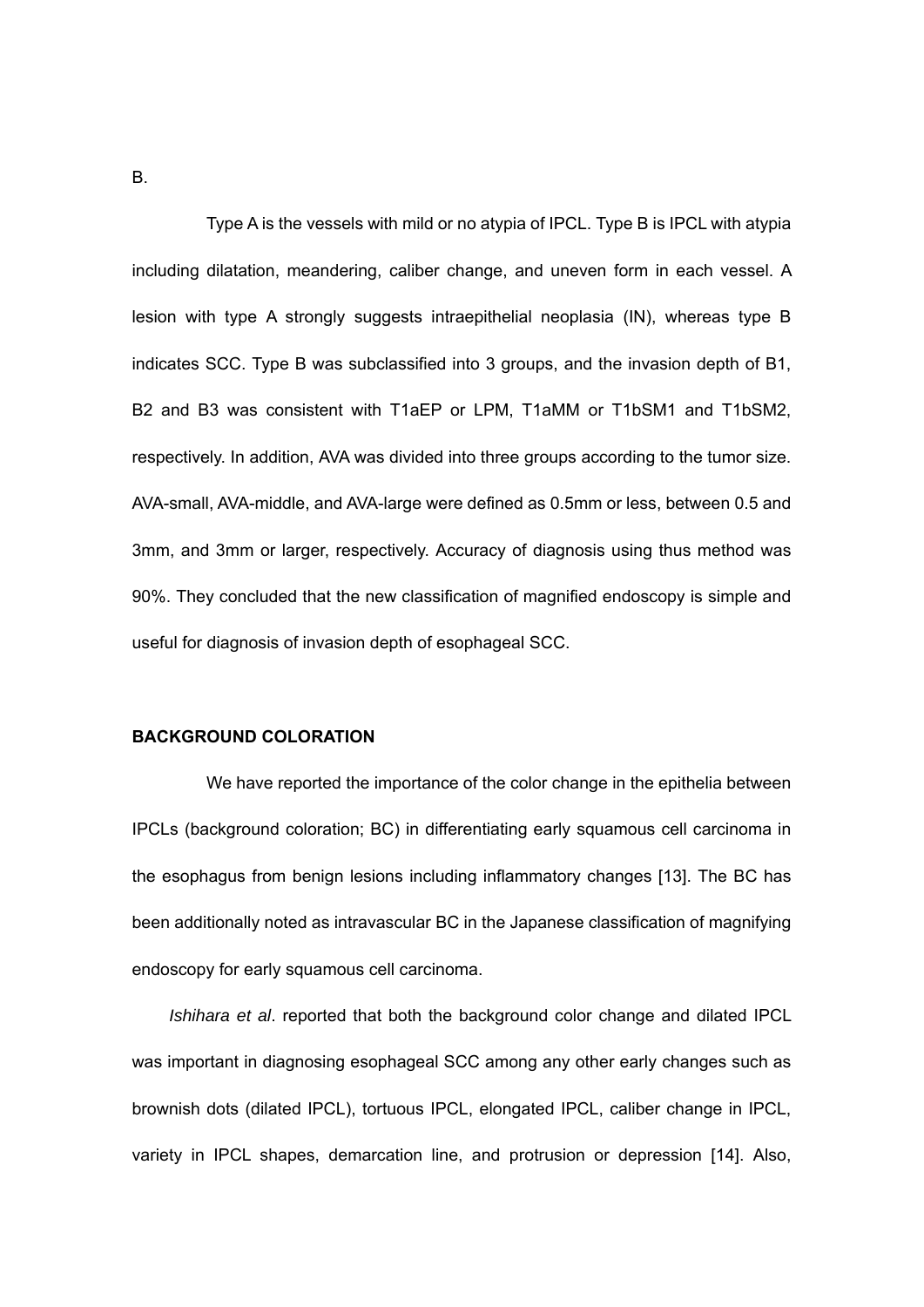Kanzaki et al statistically analyzed the cause of this color change. They reported that it may be related to thinning of the keratinous layer, caused by neoplastic cell proliferation and thinning of the epithelium [15]. However, NBI mechanically reflects the wavelength that is specific to hemoglobin (Hb). Therefore, we have come to conceive that the color change might be related to the extravascular Hb component in the cancer area.

Evaluation of BC

After a brownish area (BA) in esophagus was found with NBI, the lesions were observed with NBI magnification in order to evaluate the presence of BC. The lesion was recorded as BC positive when distinct color change in the area between IPCLs was seen. When there was no color change in this area, the lesion was regarded as BC negative.

In our current study including 223 lesions of early pharyngo-esophageal SCC, 194 lesions (86.6%) were BC positive and only 3 lesions (2.5%) of them were pathologically diagnosed as benign (Table 1). Sensitivity, specificity and overall accuracy of BC in differentiating malignancy from benign pathology were 91.1%, 71.4%, and 89.4%, respectively.

What makes the color change?

The cause of this phenomenon is still unclear. To begin with, NBI is a noble technique that enables us to exclusively identify the wavelength of Hb. Therefore, we speculated the involvement of intra- or extra vascular Hb in the cancer area. We applied immunohistochemical approach using anti-human Hb antibody to evaluate the correlation between BC and Hb component. Figure 1-c and d shows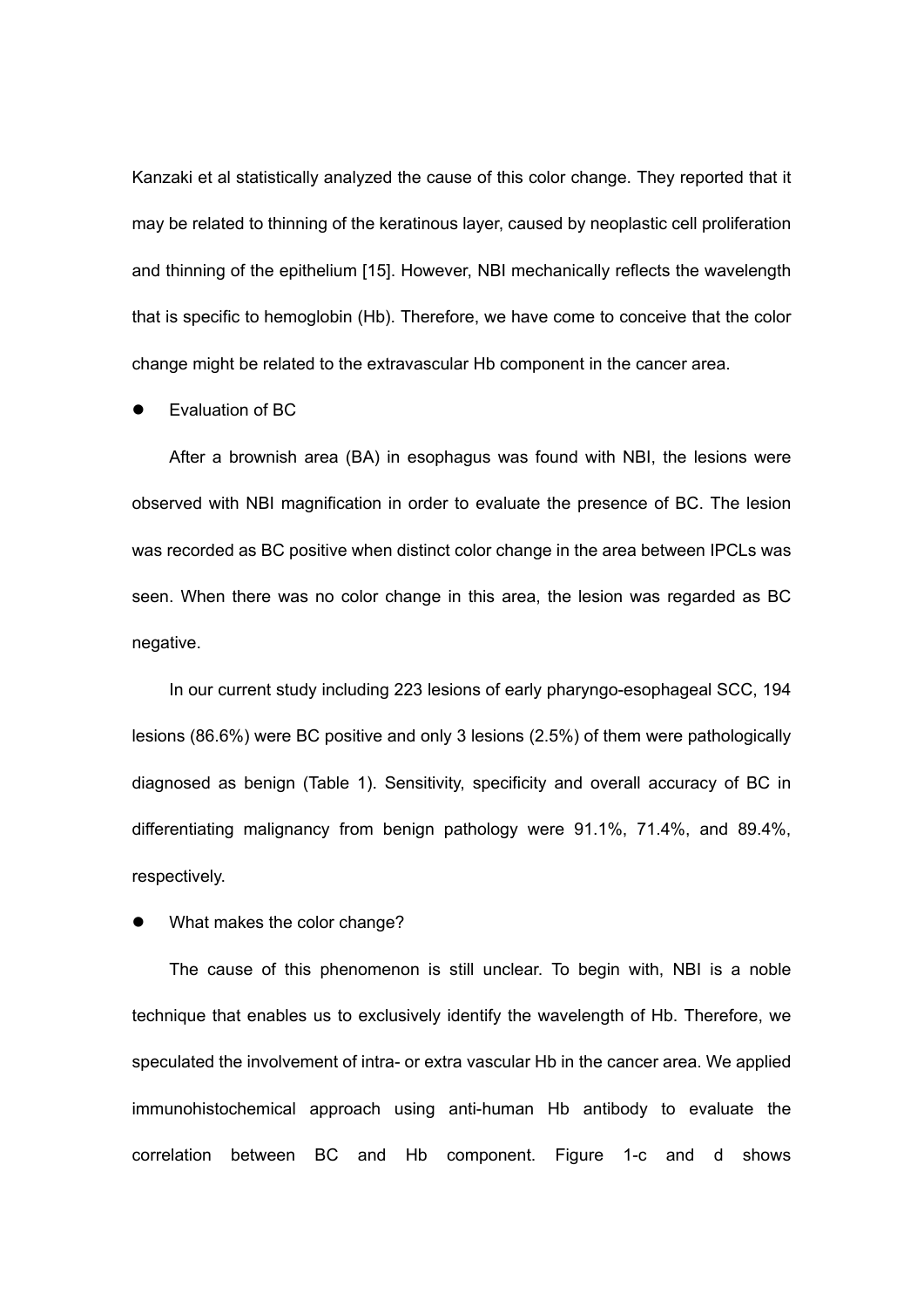immunopathological feature from both Hb positive cancerous area and negative surrounding non-cancerous area. Preliminary results revealed that there was a significant correlation between Hb-immunopositivity and pathology. Rate of correlation between BC and Hb positivity was as high as 80.9%. Interestingly, immuno-fluorescent image showed that Hb-positivity was mainly observed within cytosol of cancer cells outside of the nuclei with clear boundary (Figure 2-a, b).

Furthermore, real time polymerase chain reaction (RT-PCR) was performed to quantify the Hb- $\beta$  expression of both SCC and surrounding non-cancerous mucosa. RT-PCR results revealed that Hb-β mRNA expression rate was three times as higher in cancer area as surrounding non-cancerous area (p<0.05). In situ hybridization (ISH) of Hb- $\beta$  mRNA also confirm the contribution of Hb- $\beta$  expression in the cancer areas. These results support that the Hb might be produced inside of the cancer cells.

 We also conducted immunostaining using anti-human CD68 antibody in order to evaluate the relevancy of macrophage in the cancer area, which may contain hemosiderin that might cause the color change (Figure 3. a-c). Very few macrophages were observed in the surface area of the lesion whereas immunopositivity for anti-human Hb antibody was clearly seen in the cancer area, which was confirmed with conventional H&E staining. This result suggests that the color change is independent from hemosiderin contained by macrophages in the cancer area.

The mechanism and the reason of Hb production in the cancer tissues are still obscure. However, many investigators have reported about the expression of Hb mRNA in various organs including both benign and malignancy [16-19]. Hypoxic environment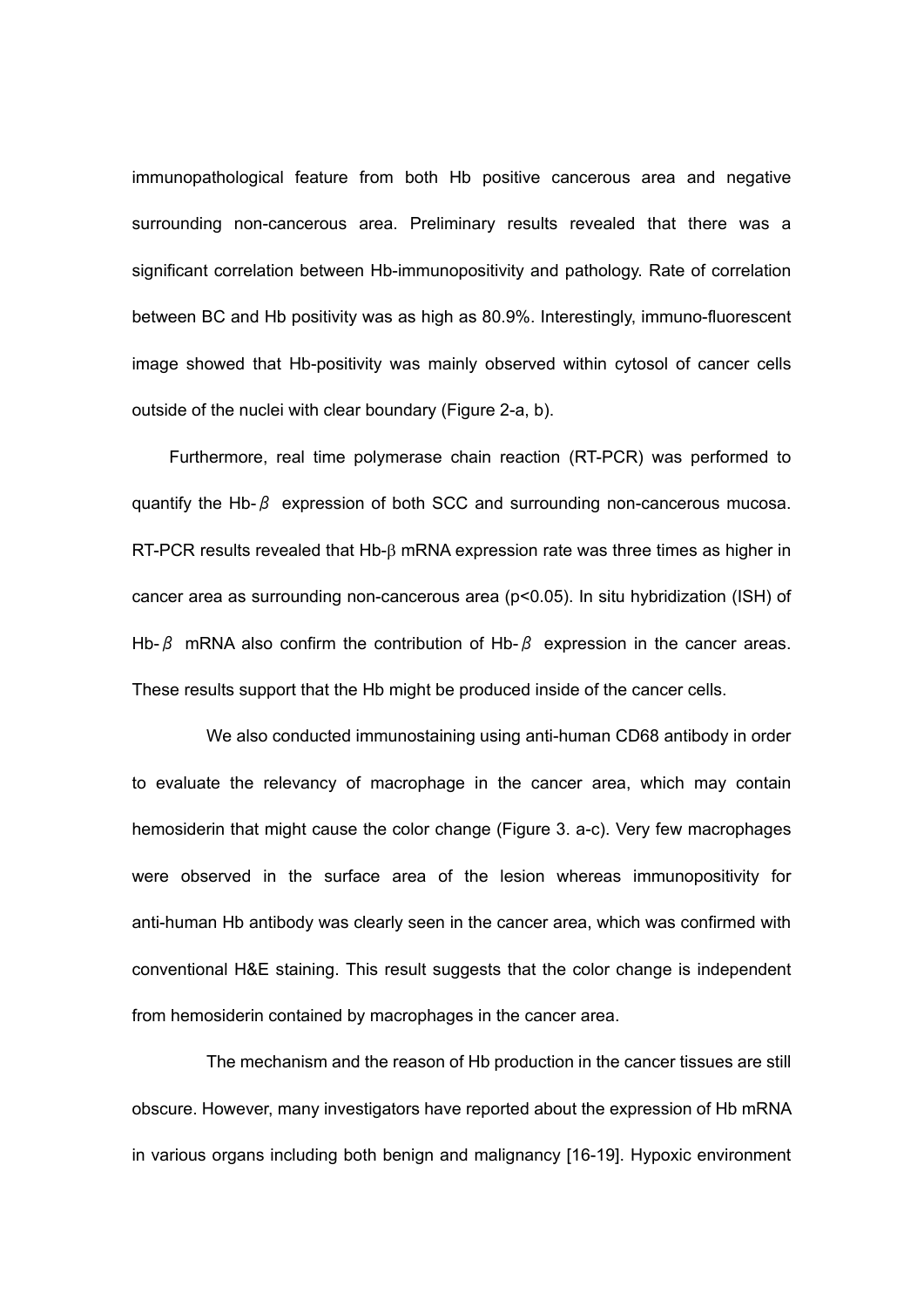or oxidant stress may be a justifiable cause for this phenomenon. Also, as Kanzaki reported, thickness of the keratinous layer and optical mechanism could be the explanation. Further studies are mandatory to determine the exact cause of BC.

### **ENDOCYTOSCOPY**

Contact endoscopy was first described by Hamou in 1979 as a method of microhysteroscopy to examine the surface of the genital tract at high magnification [20]. Tada et al first described the ultra-high magnifying endoscope in the gastrointestinal tract in 1982 [21]. Conventional magnification endoscopy enables detailed evaluation of gastrointestinal mucosa. Furthermore, endocytoscopy (ECS) with ultra-high magnification allows in vivo observation of cellular atypia during routine endoscopic examination [22-24]. This novel technique opened the door to possibility of "optical biopsy", which enables us to obtain pathological diagnosis without taking biopsies. It is predicted that the incidence of cardiovascular or cerebrovascular complications would significantly increase. Optical biopsy using endocytoscopy will be of great help in the point of saving time, money, and perioperative risk due to interruption of anti-coagulant therapy. Establishment of common diagnostic criteria of endocytoscopy image is essentially required.

### **CONCLUSION**

Recent advancement in technology of image-enhanced endoscopy allows us to evaluate detailed surface structure of gastrointestinal tract. With the introduction of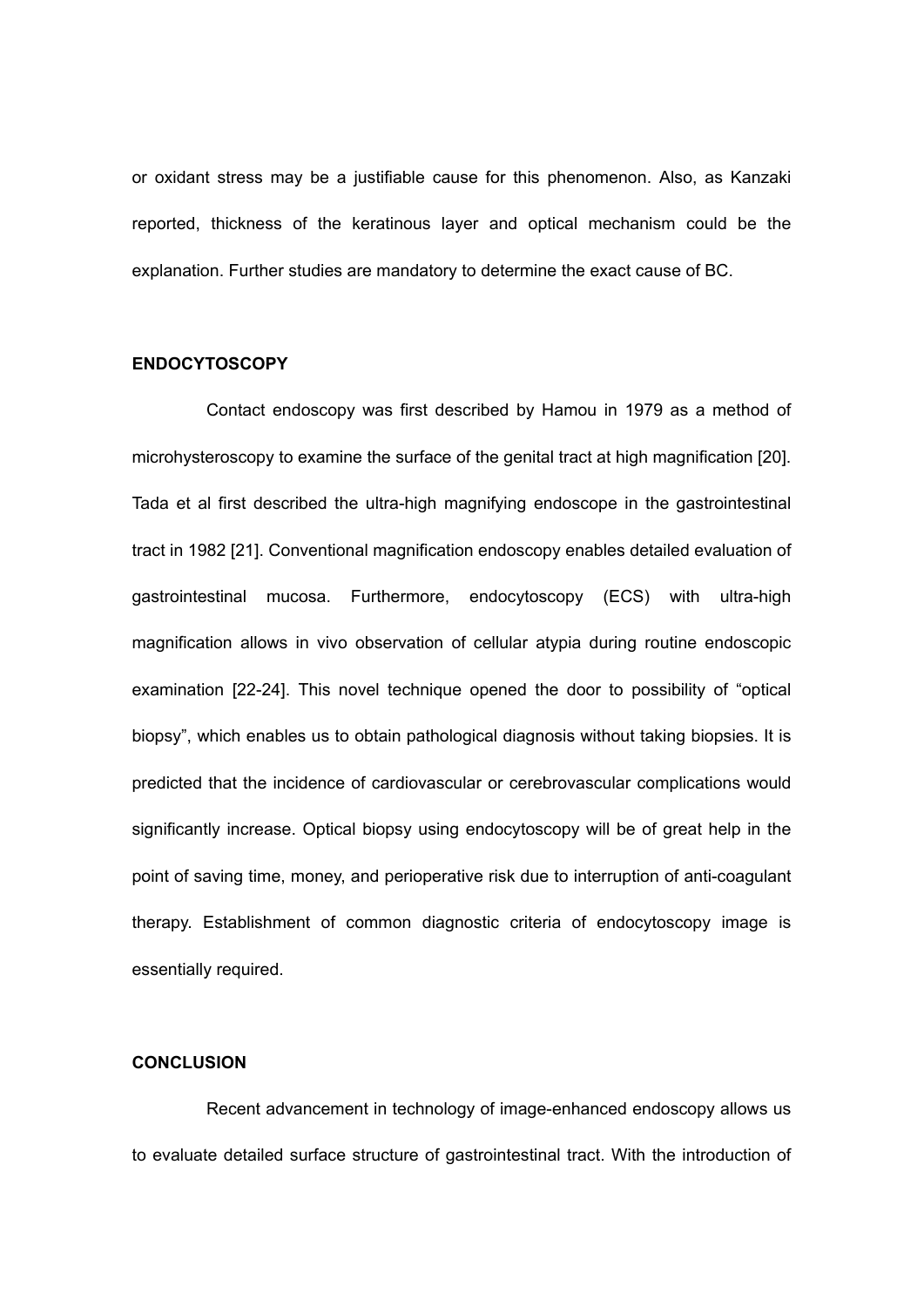newly constructed classification from the Japan Esophageal Society, diagnostics of esophageal SCC could be united and spread widely. Also, many studies for the purpose of illuminating the underlying mechanism and the significance of each finding have been conducted. It is of importance that we understand both the characteristics of the devices and the meaning of each finding comprehensively and precisely.

## **CONFLICT OF INTEREST**

The authors declare that they have no conflict of interests in connection with this paper.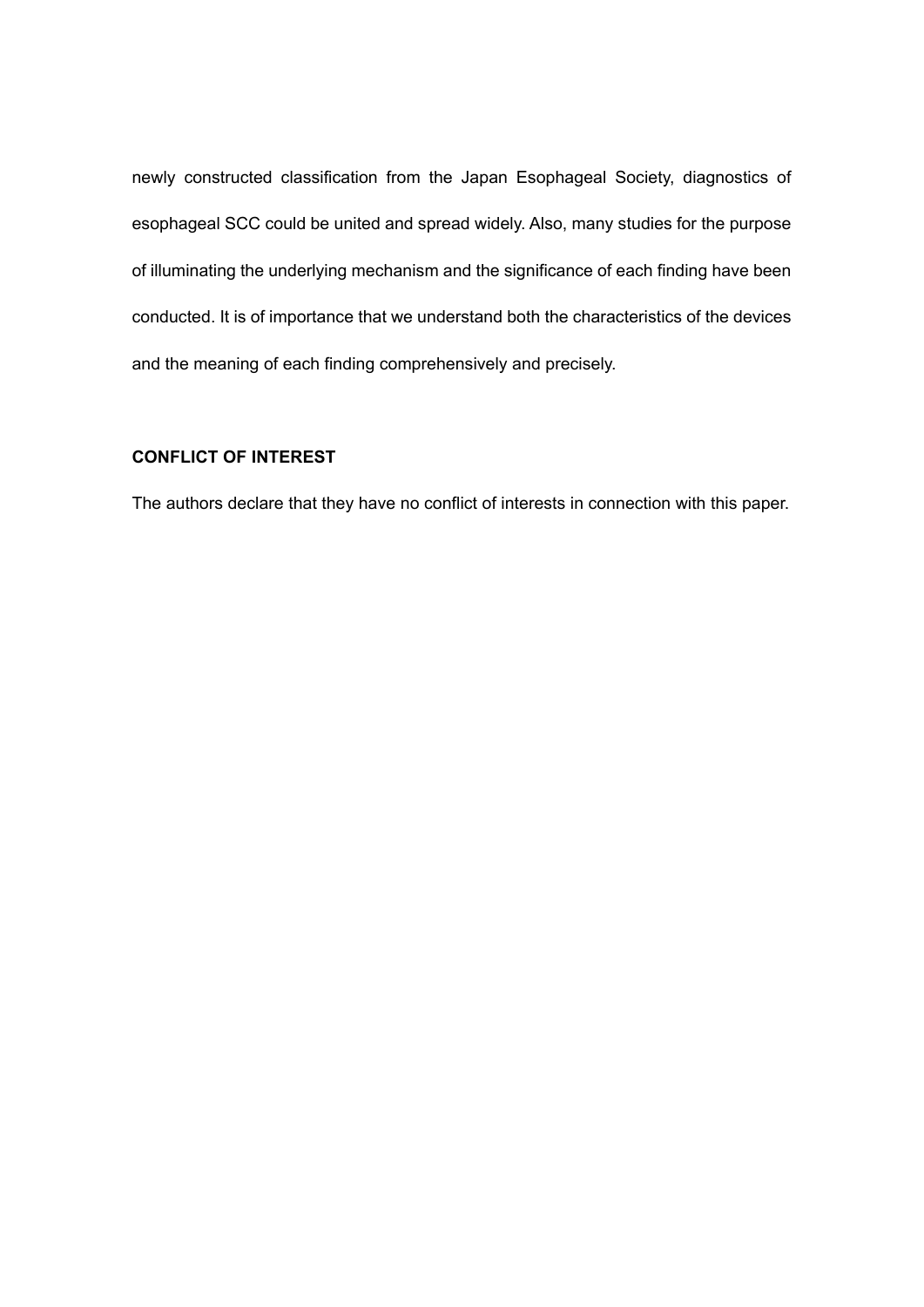### **REFERENCES**

- 1. Takubo, K., Aida, J., Sawabe, M., Kurosumi, M., Arima, M., Fujishiro, M., Arai, T., Early squamous cell carcinoma of the oesophagus: the Japanese viewpoint. Histopathology, 2007. 51(6): p. 733-42.
- 2. Muller, J. M., Erasmi, H., Stelzner, M., Zieren, U., Pichlmaier, H., Surgical therapy of oesophageal carcinoma. Br J Surg, 1990. 77(8): p. 845-57.
- 3. Shimizu, Y., Omori, T., Yokoyama, A., Yoshida, T., Hirota, J., Ono, Y., Yamamoto, J., Kato, M., Asaka, M., Endoscopic diagnosis of early squamous neoplasia of the esophagus with iodine staining: high-grade intra-epithelial neoplasia turns pink within a few minutes. J Gastroenterol Hepatol, 2008. 23(4): p. 546-50.
- 4. Yokoyama, A., Ohmori, T., Muramatsu, T., Yokoyama, T., Okuyama, K., Makuuchi, H., Takahashi, H., Higuchi, S., Hayashida, M., Maruyama, K., Ishii, H., Short-term follow-up after endoscopic mucosectomy of early esophageal cancer and aldehyde dehydrogenase-2 genotype in Japanese alcoholics. Cancer Epidemiol Biomarkers Prev, 1998. 7(6): p. 473-6.
- 5. Inoue, H., Magnification endoscopy in the esophagus and stomach. . Digestive Endoscopy, 2001. 13 (Suppl.): p. 40-41.
- 6. Kumagai, Y., Inoue, H., Nagai, K., Kawano, T., Iwai, T., Magnifying endoscopy, stereoscopic microscopy, and the microvascular architecture of superficial esophageal carcinoma. Endoscopy, 2002.  $34(5)$ : p. 369-75.
- 7. Arima, M., M. Tada, and H. Arima, Evaluation of microvascular patterns of esophageal cancers by magnifying endoscopy. Esophagus, 2005. 2: p. 191-197.
- 8. Oyama, T., Ishihara, R., Takeuchi, M., Hirasawa, D., Arima, M., Inoue, H., Goda, K., Tomori, A., Monma, K., Usefulness of Japan Esophageal Society Classification of Magnified Endoscopy for the Diagnosis of Superficial Esophageal Squamous Cell Carcinoma. Gastrointest Endosc, 2012. 75(4, Supplement): p. AB456.
- 9. Mori, M., Adachi, Y., Matsushima, T., Matsuda, H., Kuwano, H.,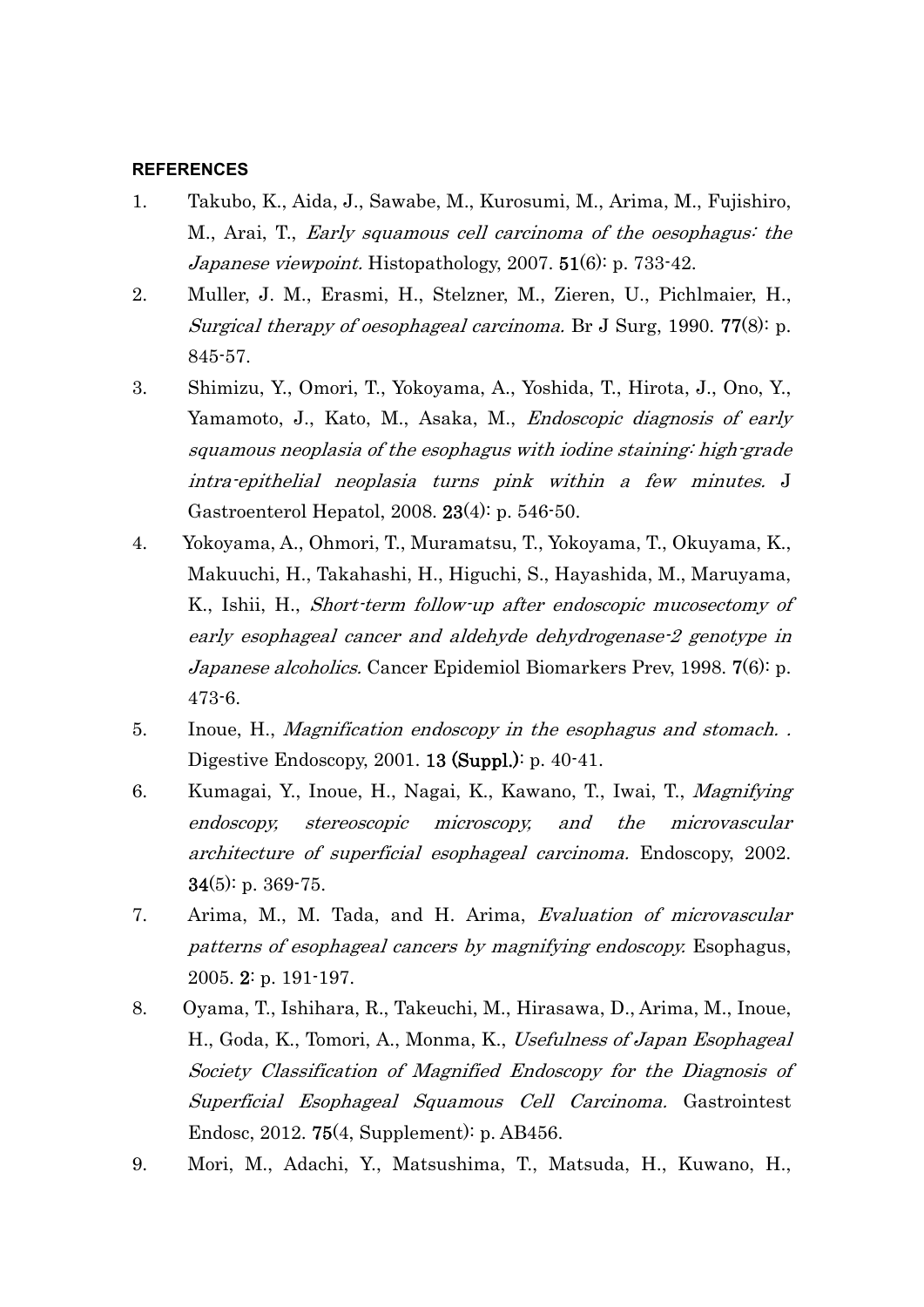Sugimachi, K., Lugol staining pattern and histology of esophageal lesions. Am J Gastroenterol, 1993. 88(5): p. 701-5.

- 10. Ohmori T, Yokoyama A., Clinical usefulness of pink-color sign (Japanese). Gastroenterol Endosc, 2001. 43(Supple 2): p. S1613.
- 11. Inoue, H., Magnifying endoscopic diagnosis of tissue atypia and cancer invasion depth in the area of pharyngo-esophageal squamous epithelium by NBI enhanced magnification image  $\div$  IPCL pattern classification. Advanced Digestive Endoscopy: Comprehensive Atlas of High Resolution Endoscopy and Narrowband Imaging, 2007(Chapter 5): p. 49-66.
- 12. Kaga, M., Inoue, H., Kudo, S. E., Hamatani, S., Microvascular architecture of early esophageal neoplasia. Oncol Rep, 2011. 26(5): p. 1063-7.
- 13. Minami, H., Inoue, H., Ikeda, H., Satodate, H., Hamatani, S., Nakao, K., Kudo, S. E., Usefulness of Background Coloration in Detection of Esophago-Pharyngeal Lesions Using NBI Magnification. Gastroenterol Res Pract, 2012. 2012: p. 529782.
- 14. Ishihara, R., Inoue, T., Uedo, N., Yamamoto, S., Kawada, N., Tsujii, Y., Kanzaki, H., Hanafusa, M., Hanaoka, N., Takeuchi, Y., Higashino, K., Iishi, H., Tatsuta, M., Tomita, Y., Ishiguro, S., Significance of each narrow-band imaging finding in diagnosing squamous mucosal high-grade neoplasia of the esophagus. J Gastroenterol Hepatol, 2010.  $25(8)$ : p. 1410-5.
- 15. Kanzaki, H., Ishihara, R., Ishiguro, S., Nagai, K., Matsui, F., Yamashina, T., Ohta, T., Yamamoto, S., Hanaoka, N., Hanafusa, M., Takeuchi, Y., Higashino, K., Uedo, N., Iishi, H., Tomita, Y., Histological features responsible for brownish epithelium in squamous neoplasia of the esophagus by narrow band imaging. J Gastroenterol Hepatol, 2013. 28(2): p. 274-8.
- 16. Roesch-Ely, M., Nees, M., Karsai, S., Ruess, A., Bogumil, R., Warnken, U., Schnolzer, M., Dietz, A., Plinkert, P. K., Hofele, C., Bosch, F. X. Proteomic analysis reveals successive aberrations in protein expression from healthy mucosa to invasive head and neck cancer.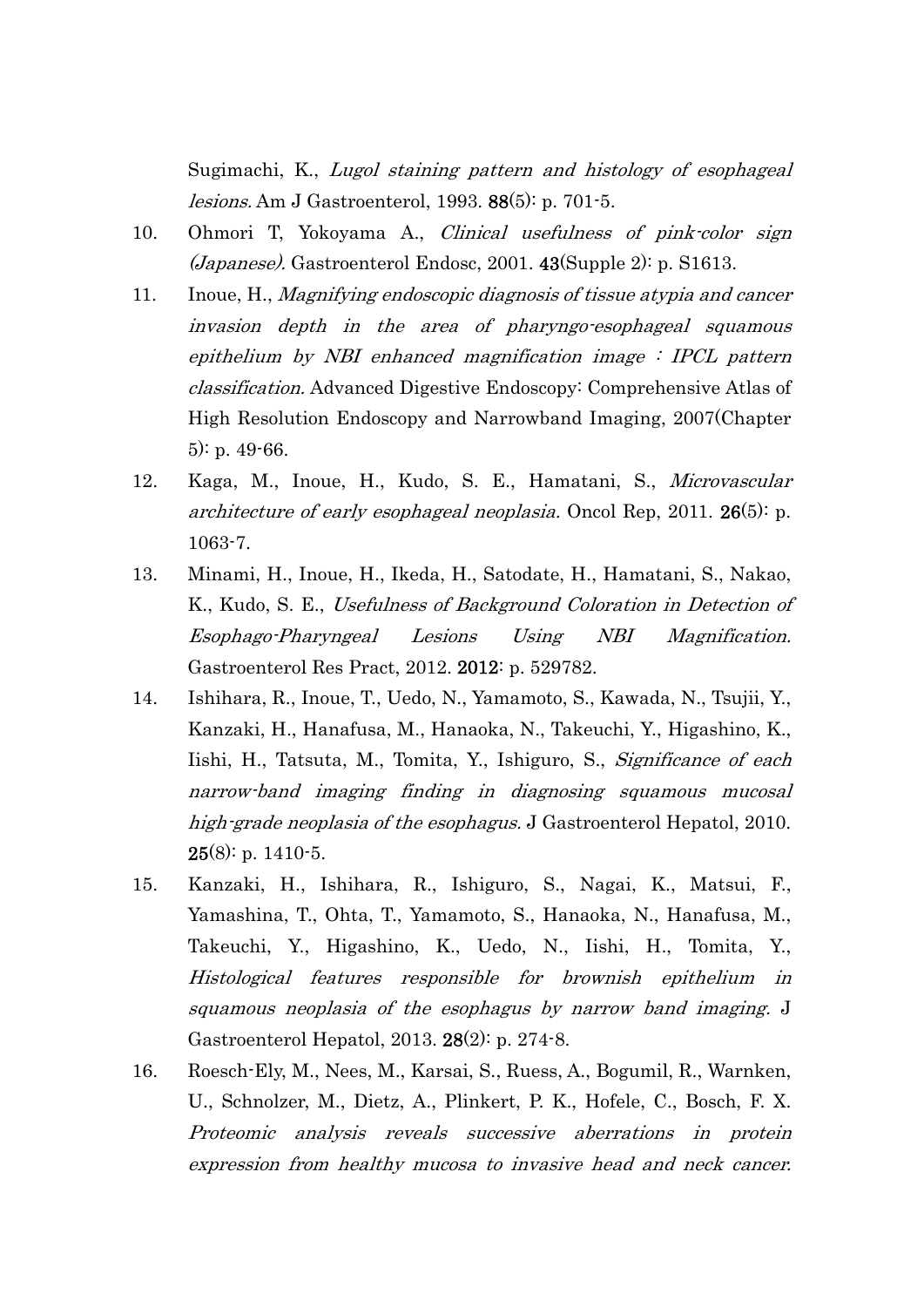Oncogene, 2007. 26(1): p. 54-64.

- 17. Chen, Z. and J. Gu, Immunoglobulin G expression in carcinomas and cancer cell lines. FASEB J, 2007. 21(11): p. 2931-8.
- 18. Biagioli, M., Pinto, M., Cesselli, D., Zaninello, M., Lazarevic, D., Roncaglia, P., Simone, R., Vlachouli, C., Plessy, C., Bertin, N., Beltrami, A., Kobayashi, K., Gallo, V., Santoro, C., Ferrer, I., Rivella, S., Beltrami, C. A., Carninci, P., Raviola, E., Gustincich, S., Unexpected expression of alpha- and beta-globin in mesencephalic dopaminergic neurons and glial cells. Proceedings of the National Academy of Sciences of the United States of America, 2009. 106(36): p. 15454-9.
- 19. Nishi, H., Inagi, R., Kato, H., Tanemoto, M., Kojima, I., Son, D., , Fujita, T., Nangaku, M., Hemoglobin is expressed by mesangial cells and reduces oxidant stress. J Am Soc Nephrol, 2008. 19(8): p. 1500-8.
- 20. JE, Hamou., Microendoscopy and contact endoscopy. 1979.
- 21. Tada M, W.S., Uozumi Y, A New Method for the ultra-magnifying observation of the colon mucosa. Kyoto Prefect University Med, 1982(91): p. 349-354.
- 22. Inoue, H., Sasajima, K., Kaga, M., Sugaya, S., Sato, Y., Wada, Y., Inui, M., Satodate, H., Kudo, S. E., Kimura, S., Hamatani, S., Shiokawa, A., Endoscopic in vivo evaluation of tissue atypia in the esophagus using a newly designed integrated endocytoscope: a pilot trial. Endoscopy, 2006. 38(9): p. 891-5.
- 23. Minami, H., Inoue, H., Yokoyama, A., Ikeda, H., Satodate, H., Hamatani, S., Haji, A., Kudo, S., Recent advancement of observing living cells in the esophagus using CM double staining: endocytoscopic atypia classification. Dis Esophagus, 2012. 25(3): p. 235-41.
- 24. Kumagai, Y., Kawada, K., Yamazaki, S., Iida, M., Ochiai, T., Momma, K., Odajima, H., Kawachi, H., Nemoto, T., Kawano, T., Takubo, K., Endocytoscopic observation of esophageal squamous cell carcinoma. Dig Endosc, 2010. 22(1): p. 10-6.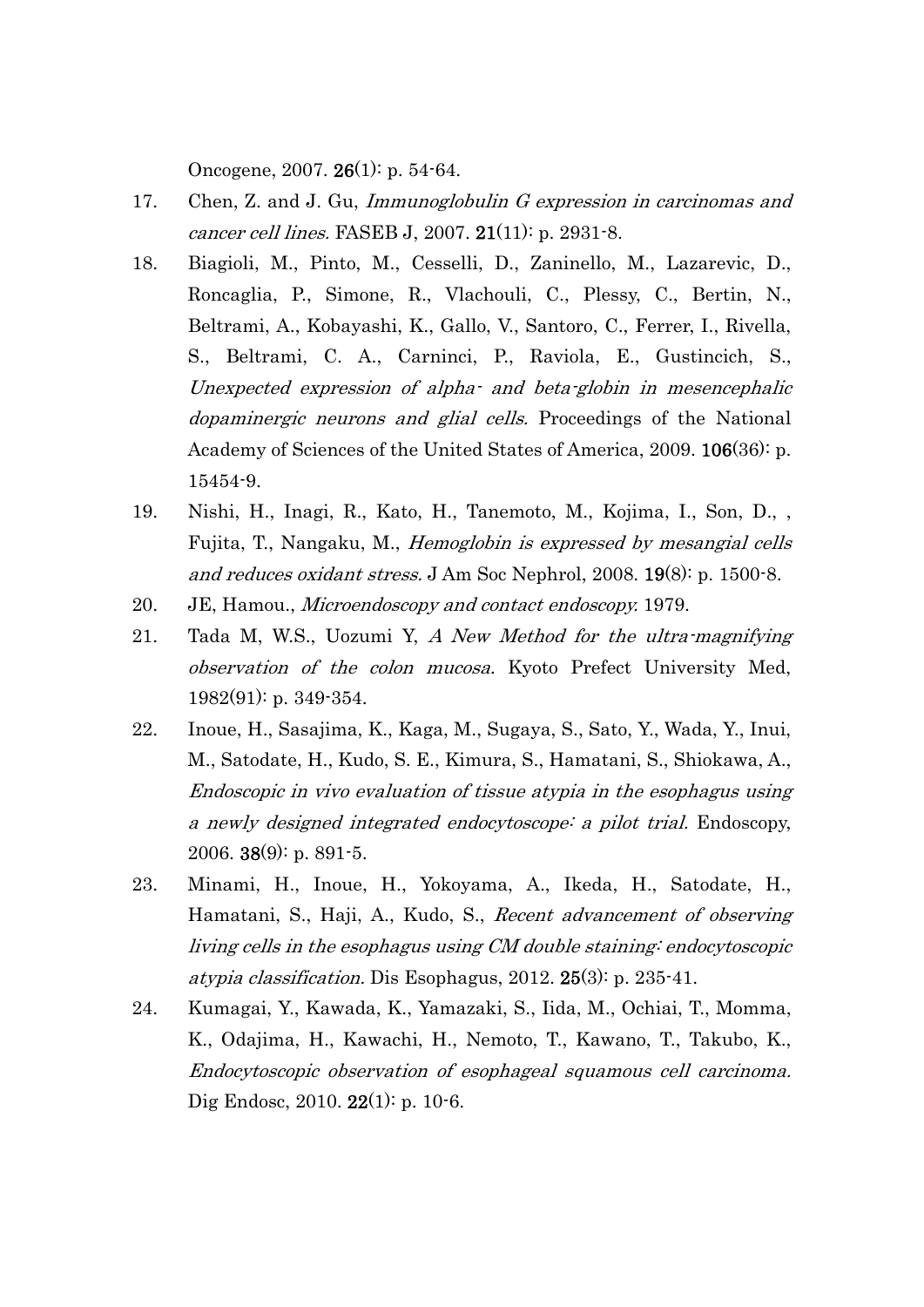## Figure



Figure 1

1-a. Iodine staining demonstrated well-demarcated slightly depressed lesion on the mid-esophagus.

1-b. Using NBI magnification, the color of the epithelia between each dilated IPCL in the lesion was altered into brownish color compare to surrounding whitish mucosa. This lesion was clearly positive for BC.

1-c. Hb immunostaining image of surrounding non-cancerous area. Immunopositivity for anti-human Hb antibody was negative.

1-d. Hb immunostaining image of cancer area. Immunopositivity was observed in as intense as Hb in the vessels.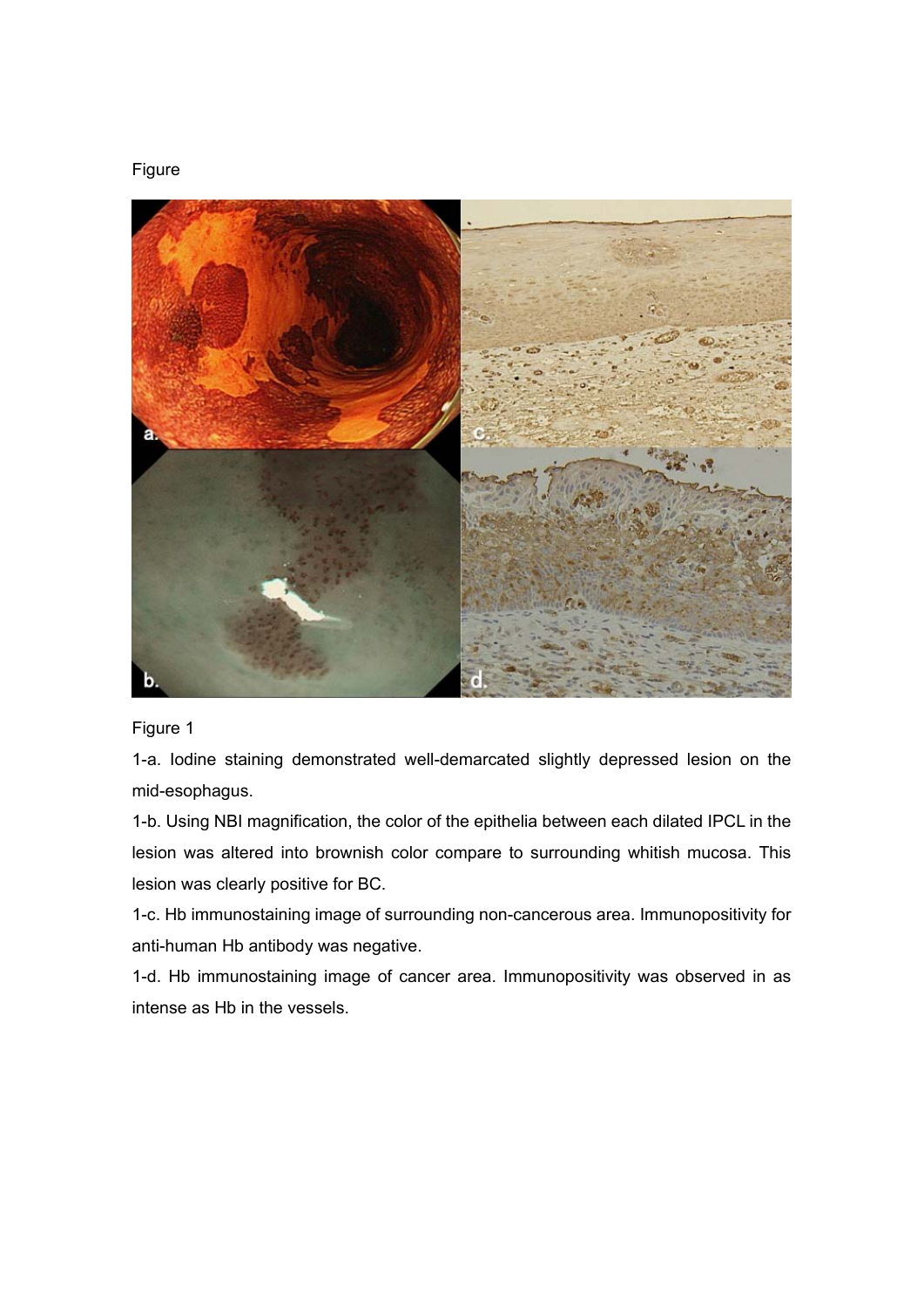

Figure 2-a. Conventional H&E staining revealed the T1a-EP esophageal squamous cell carcinoma.

Figure 2-b. Immunofluorescent image (blue; nuclei. yellow- brown; anti-human Hb antibody). Intra vascular RBCs are intensely positive (white arrow). Similarly, SCC cells are positive in the cancer cells as well, especially in the supposed cytoplasm around the nuclei that are stained blue.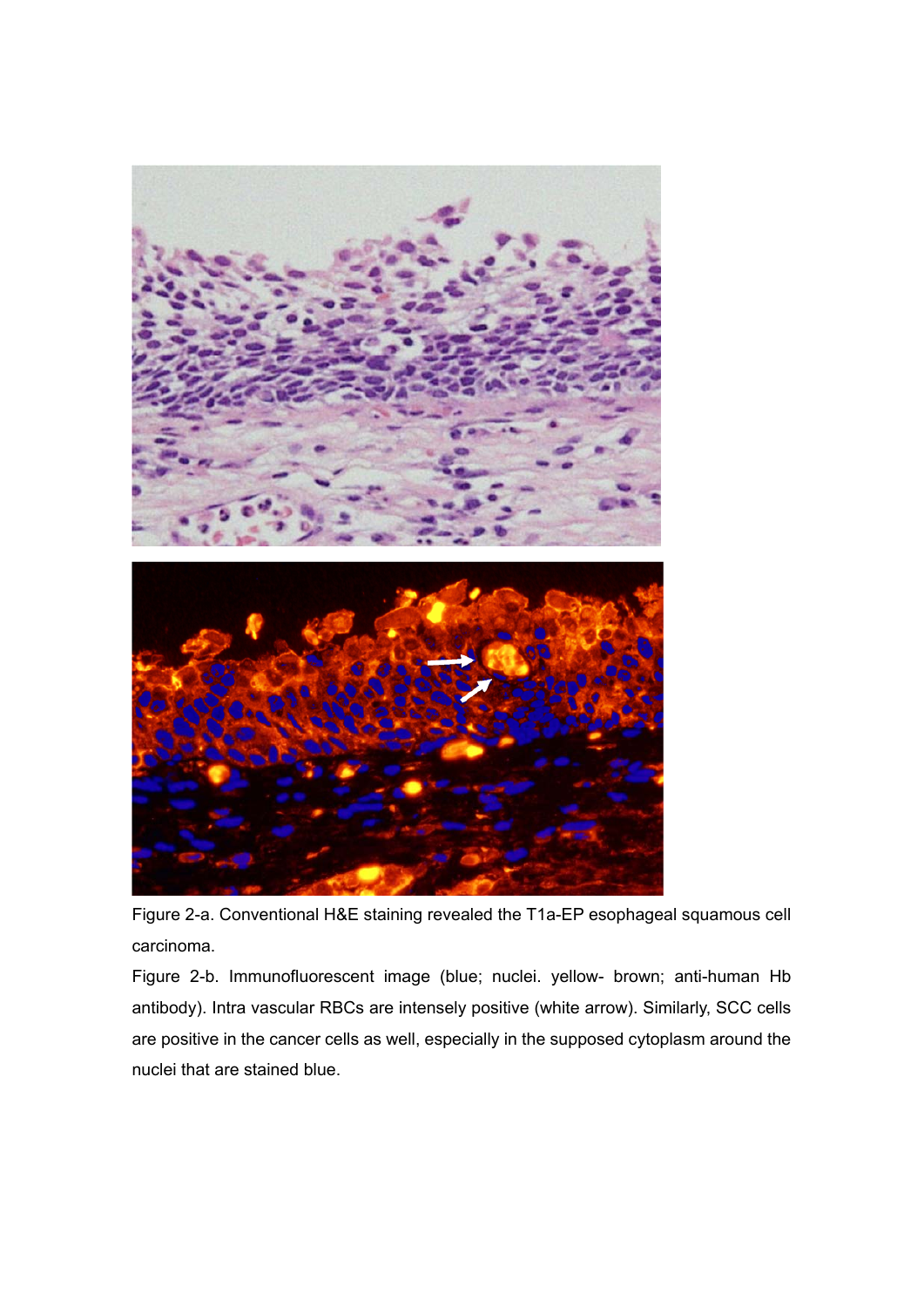

Figure 3. Immunohistological image using anti-human CD68 antibody. Immunostaining showed strong positivity consistent with cancer area, which was confirmed by conventional H&E staining. On the other hand, immunopositivity for anti-human CD68 antibody was only slightly seen in the surface area of the lesion.